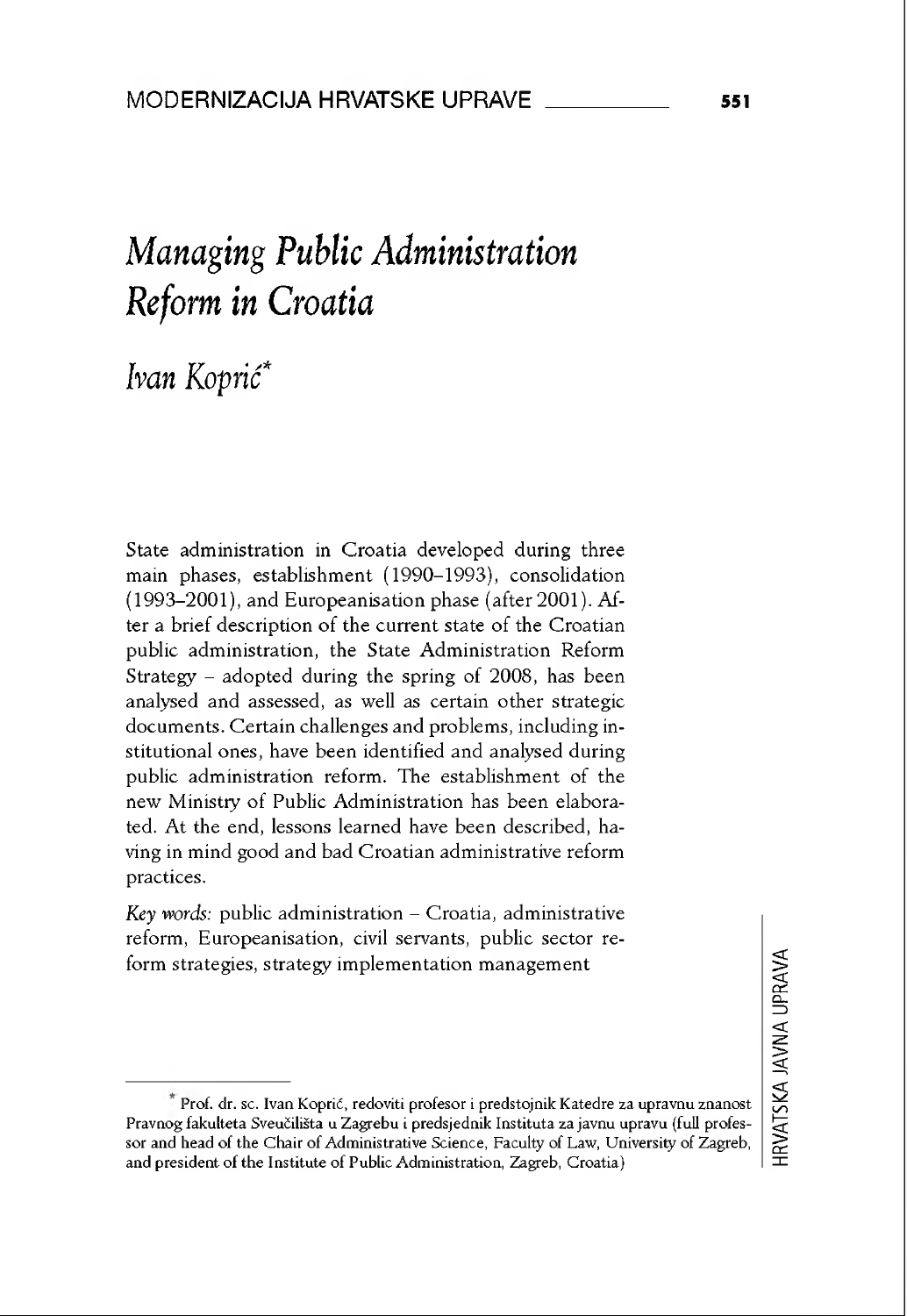# 1. Development of state administration in independent Croatia\*\*

Development of the Croatian state and public administration can be systematized in three phases. The first, *establishment* phase started with independence gained in 1990 and finished with administrative reforms in 1993, when the second *(consolidation)* phase began. The third phase started in 2001 and was initiated with the new package of reform measures motivated mainly by politicai decision to enter *Européanisation* process. It remains to be seen if the adoption of the first Strategy of state administration reform in 2008 will be the starting point of the new, fourth phase, the phase of *modernisation* of Croatian state administration.

### 1.1. Establishment phase

The Constitution of 1990 introduced the semi-presidential system based on the French model. Before the first significant reform of the territorial administrative system in 1993, the Croatian state administration had passed through a number of frequent changes and poorly conceived and executed reorganizations characterised by politicai voluntarism. The frequency of such réorganisations was partly caused by the necessity of creating new administrative organizations in a new State (foreign affairs, defence, customs service, etc.). The strong communes, inherited from socialist Croatia either became the central government's obedient servants, or established themselves as the focal points of a strong opposition, even resistance to the central government (almost all communes with Serbian majority). The Serb rebellion and war started in 1991. Rigorous screening took place in thè ranks of thè state and local civil servants and personnel in the public services based on politicai, national and similar criteria. Hidden lustration changed the picture in the whole public sector.

### 1.2. Consolidation phase

From 1993 to 2001, public administration in Croatia developed in the conditions of étatisation, centralisation, and politicisation of an authoritarian

The text has been prepared for thè workshop *Management ofPublic Administration Reform - Challenges, Approaches and Lessons Learned,* Prishtina, <sup>25</sup> June <sup>2008</sup>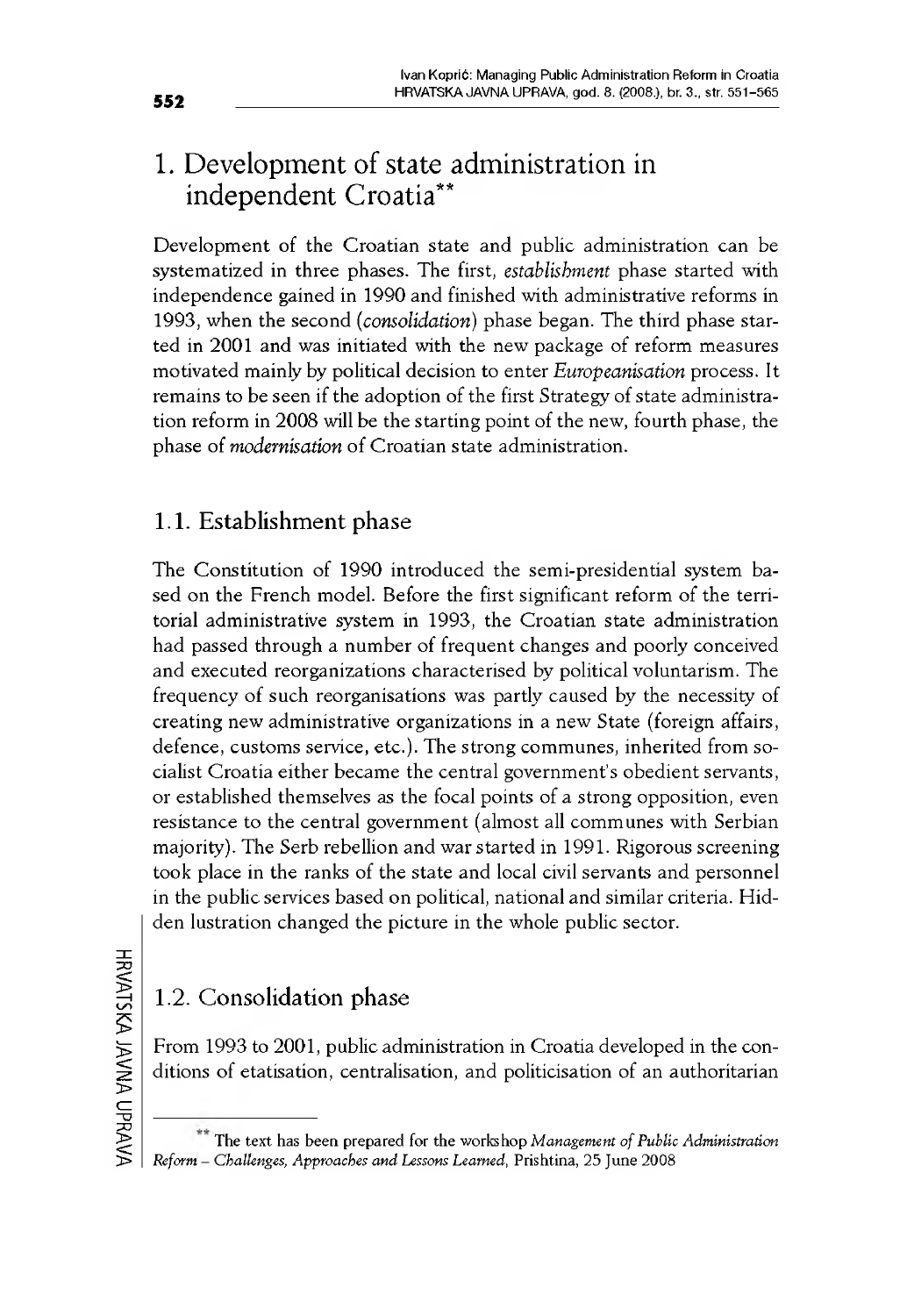type. Besides an ever-increasing number of civil servants, the characteristics of that period were an insufficient level of professionalism of administrative personnel and politicization of administrative services. The space for administrative-technical principles, expertise and professionalism was limited. Démocratie politicai values were repressed, while law was regarded as the mere instrument of politics. The lack of co-ordination was compensated for by arbitrary, *ad hoc* political interventions. Political-administrative system was closed and bureaucratised, imbued with the climate of secrecy.

The first systematic law that regulated Croatian state administration was the Act on the System of State Administration of 1993. It determined the ministries, state administrative organizations and county administrative departments as thè state administrative bodies. A large proportion of the public services that had been provided in the communes until the end of 1992, were taken over by the central state. It was a massive operation of étatisation, i.e., a situation in which thè state appropriâtes the public services from the former (nominally) self-governing units, followed by redistribution of public revenues, responsibilüy, significance and power.

The reform at the local level was carried out in 1993 through the Law on Local Self-Government and Administration and certain other regulations. The old French centralistic model of state organization with a strong central executive government was in its most important characteristics literary transplanted to Croatia. The key role in the new system was given to the regional, county level, as a supervisory and decreeing middle level between the central government on the one hand and local units on the other.

The Law on the State Civil Servants and Employees of 1994 regulated their status for the first time. The Law on the Salaries of the Civil Servants and Employees in Public Services was passed simultaneously. Until 2001, the status of local civil servants had been regulated by the provisions on the civil servants in the Law on Administration of 1978. The number of employees in certain public services (research and development, culture, sport, art and media, health care, welfare and education) decreased at the beginning of the 1990s, while defence, police, finances and foreign affairs recorded a large increase of their personnel.

### 1.3. Europeanisation phase

The Amendments to the Constitution of 2000 were adopted following the first politicai change after 1990 and were prepared by the new, coalition, left-wing Government of Ivica Račan. They marked the beginning of the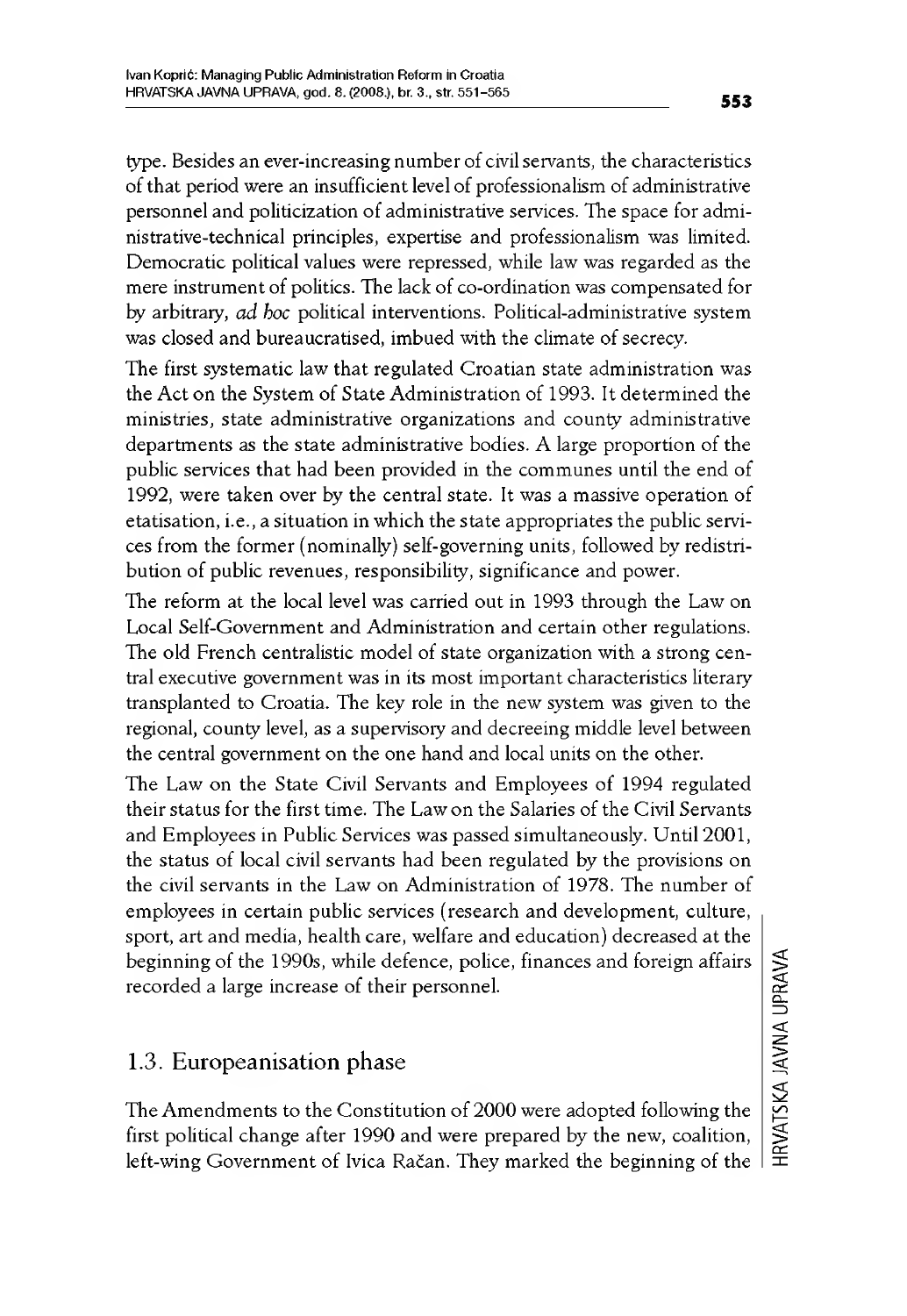démocratisation and décentralisation process. The previous semi-presidential system was substituted with the parliamentary one. The Croatian legislature began to harmonize the relevant provisions of the domestic law with the European Charter of Local Self-Government more than three years after its ratification. The Constitution transferred the responsibility for a significant part of public affairs to local and regional units. The lines of subordination of local self-government to the central government administration were eut by redefining the institution of the county governor and limiting or specifying the powere of the central government administration bodies over local self-government. The state administration below the central level was undergoing rationalization. The number of state servants was reduced, particularly in defence, internal affaire and at the county level. The status of state civil servants was regulated by the new Law on State Civil Servants and Employees of 2001. The main intention of that Law was to replace former career system with the classification according to job complexity.

Croatia was a latecomer in the Europeanisation process, which started only in that phase. The first significant step was signing the Stabilisation and Association Agreement in 2001. Croatia was granted the candidate country status in October 2004. At thè moment, Croatia is undergoing the negotiation process, the process of acquiring the elements of *acquis communautaire*, the process of realisation of European administrative standards and entrance into the European Administrative Space.

# 2. Public administration in Croatia and its reform

The Croatian public administration consists of state administration, local and regional self-government, and public services (services of general interest, in new European terms).

There are two levels and four types of the state administrative bodies. At the central level (about 60.500 state civil servants), there are ministries, the (so-called) state administrative organisations and the (so-called) central state offices. There are 15 ministries, 9 state administrative organisations and 4 central state offices, one of which is in charge of the public administration system and administrative development. The difference between the ministries and state administrative organisations is in politicai importance and political influence, as the ministers are members of the Government and the heads of the state administrative organisations are not. In other words, state administrative organisations are a kind of public agencies. The central state offices are in the closest relation with the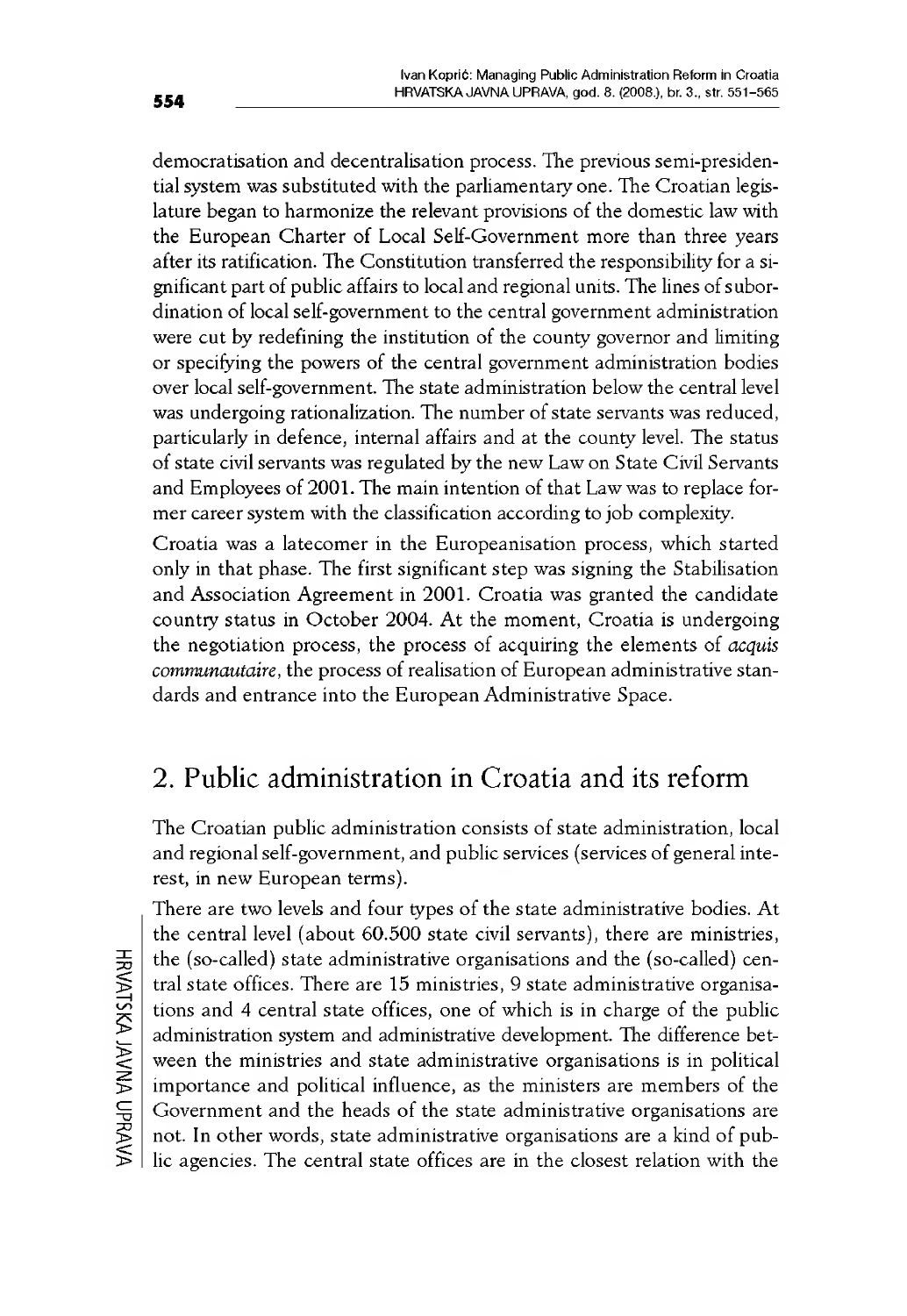Prime Minister. They are, in a way, Prime Minister's special management tools. At the lower  $(1^{\text{st}})$  level (about 4.500 state civil servants), there are the offices of state administration, one at the territory of each county. They (20 of them) are in charge of the first degree administrative procedures. It should be mentioned that there is also the Government's Office mainly functioning as Government's secretariat with very weak position, narrow compétences and weak expertise.

The system of local and regional self-government consists of 429 municipalities, 126 towns (15 of them are in a special category of large towns), 20 counties and thè City of Zagreb (which has twofold status and is allowed to perform both local and regional self-government scope of affairs). Municipalities in predominantly rural areas and towns in predominantly urban areas perform local self-government scope of affairs. Counties are regional self-government units, strictly separated from the offices of state administration in terms of organisation and personnel.

Some public services are in doser relation to the central state, because they are mostly centrally financed. These are education, health service, social security service, science, and the like. The previous Government of Ivica Račan launched administrative décentralisation ofsome of these services. Some of the public services are locally financed, for example, pre-school education and kindergartens, libraries and museums, utility services, etc. There are other agencies, independent regulatory bodies, other public bodies and legal entities with public compétences in the public sector, also. The majority of them are in one way or another engaged in the performance of services of general interest.

In the whole public sector, there are four categories of the civil servants. In the state administration there are approximately  $65.000$  civil servants. In all local and regional self-government units there are approximately 11.000 civil servants. Centrally financed public services are employing about 160.000 people, and locally financed public services additional 19.000. The fifth category in the public sector comprises the employees of public Companies, e.g., in utility services, state oil company, state postal service, state electric power industry, and the like.

### 3. State administration reform strategy

After a few unsuccessful attempts of previous Governments, the *Strategy of State Administration Reform for the Period of 2008-2011* was adopted by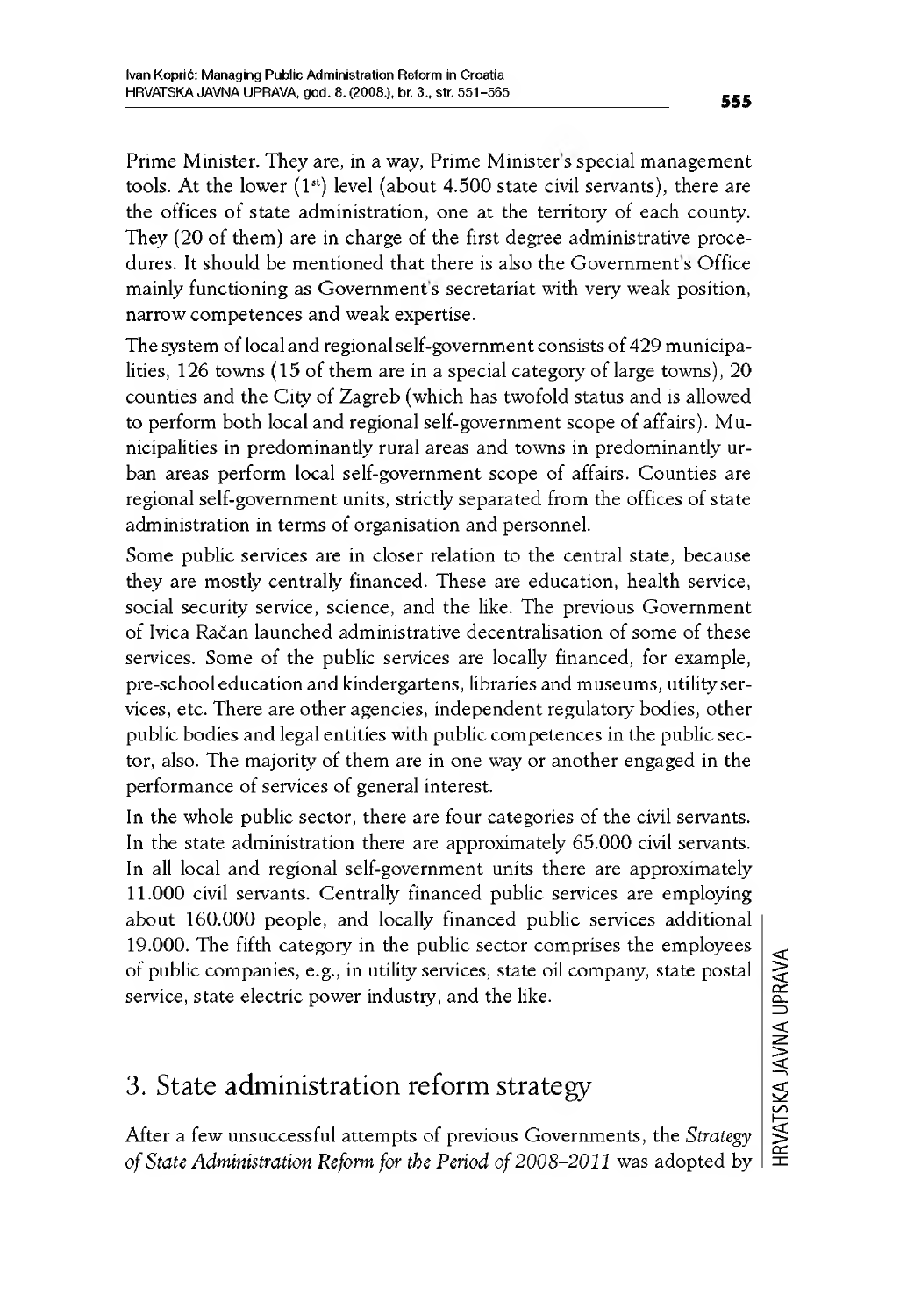the Croatian Government in March 2008. It is thè strategy for state administration reform only, not for the reform of public administration as a whole.

The structure of the <sup>S</sup>trategy is as follows:

- I. Introduction (meaning Executive summary),
- II. State administration we want (Vision and goals of modern administration),
- III. The main results ín the reform of politicai System and state administration,
- IV. The main areas and directions of state administration reform,
- V. Implementation of strategic measures,
- VI. Leadership, monitoring and évaluation of results.

The Strategy delineates eight different but interconnected *goals* accompanied by 29 indicatore for monitoring achievements:

- 1. Increasing efficiency and economy in state administration System,
- 2. Raising the quality of administrative services,
- 3. Openness and access to state administrative organisations,
- 4. The rule of law,
- 5. Increasing socialsensitivity inside state administration and in relations with citizens,
- 6. Rising ethical level and reducing corruption,
- 7. Modern ICT implementation,
- 8. Joining the European Administrative Space.

In the next part of the Strategy, certain results which have already been achieved are described.

The fourth part of the Strategy, on the main areas and directions of state administration reform, indicates five areas with 15 directions of reform. The areas are:

- 1. Structural adaptations of state administration system: *from structure to good governanee* (3 directions; 13 activities),
- 2. Increasing the quality of programmes, laws and other regulations: *better régulation* (4 directions; 14 activities),
- 3. The system of state servants: *modern civil service* (4 directions; 10) activities),

HRVATSKAHRVATSKA JAVNA UPRAVA UPRAVA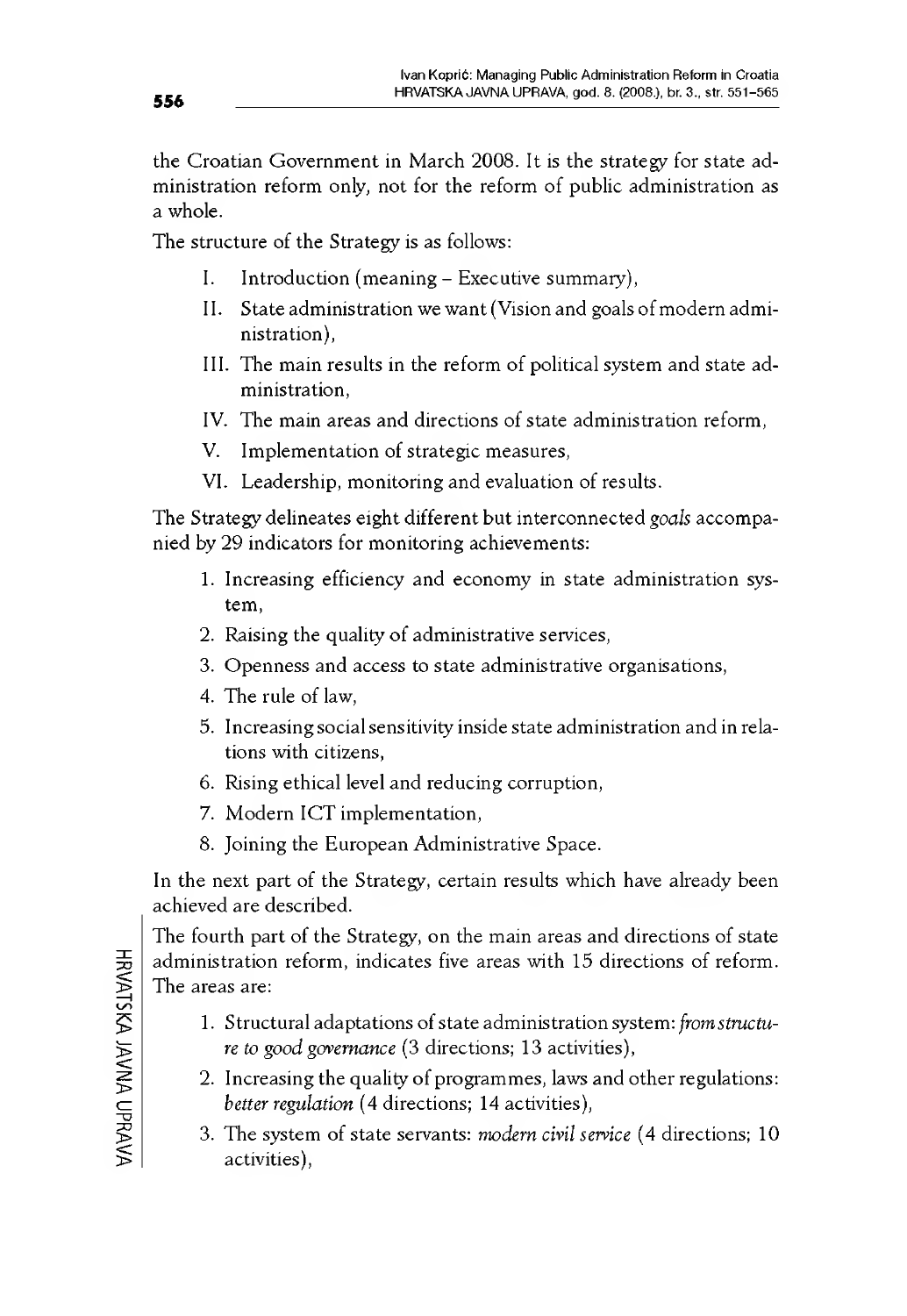- 4. Education and in-service training ofstate administration: *knowledge, skills and competencies* (2 directions; 8 activities),
- 5. Simplification and modernisation of administrative procedures: *e-administration* (2 directions; 17 activities).

For each area there is a short explanation of the present situation and plans. Reform activities are enumerated and systematised in the tables, with indication on the bodies that will be in charge of implementation. There are as many as 62 various activities. The number of directions and activities is the smallest in éducation and in-service training area. Quite contrary, the activities in simplification and modernisation of administrative procedures and e-administration design area are well-elaborated.

Under the title »Implementation of strategie measures« there are three chapters. In the first one, five principles and priorities are described. Those principles and priorities should be followed during the Strategy implémentation. They are: quality professional preparation of the reform activities; professionalism and sustainability of PAR results (could be achieved on the basis of merit and public administration éducation); the participation of general public, civil society and citizens in designing and implementing reform measures; décentralisation and partnership; the protection of citizens rights.

In the second chapter of this part (Implementation), bodies in charge of activities and time-table are systematised, but in a very general manner. The third chapter indicates the necessary financial resources for the implementation of the Strategy (23.5 millions KN, or approximately 3,250,000 euros).

In the final part, the Strategy asks for the establishment of the National Council for Evaluation of State Administration Modernisation. The members will be representatives of the Parliament, civil society, trade unions, state administrative bodies and expert community. The Government is responsible for the Strategy implementation and day-to-day leadership is assigned to the Central State Office for Administration.

One can notice at least three main shortcomings. *Firstly,* ail indicators of progress during the Strategy implémentation are qualitative, not quantitative. In the draft Strategy, there were quantitative indicators. *Secondly,* the approach of the Strategy is in great part normative, meaning that implémentation activities are defined mainlyvia adopting or changing laws and other regulations. *Thirdly*, the Strategy implementation budget does not exist. There is only a vague statement that for the Strategy implementation »about 23.5 millions of KN should be ensured in the State Budget«.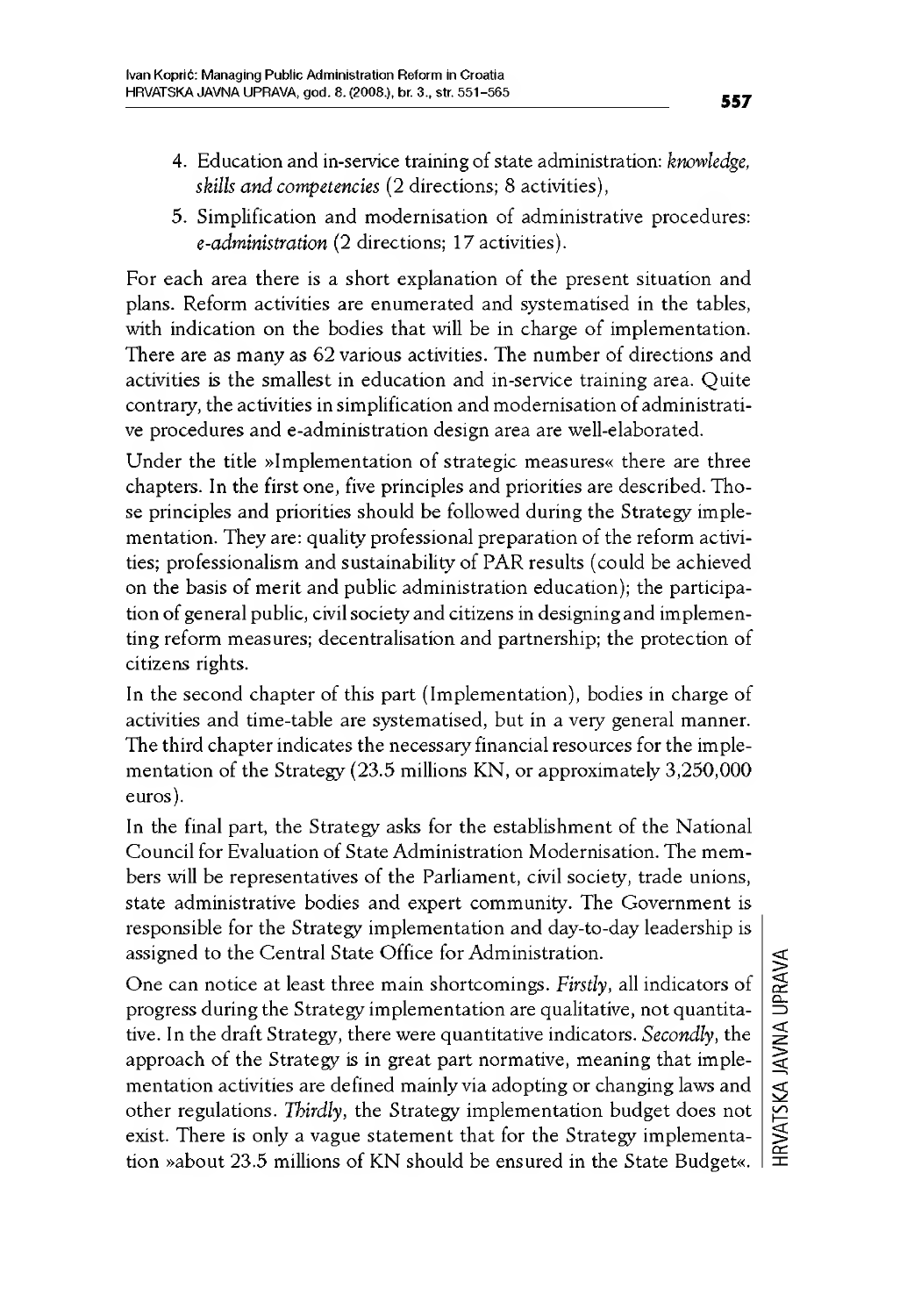There is no distribution during the years of the Strategy implementation period (2008-2011 ), nor distribution according to concrete and measurable purposes. That could prevent any implementation at all.

Despite ali the shortcomings, the Strategy is the very first strategie plan for reforming state administration after 1990 formally adopted by the Croatian Government or any other politicai body in Croatia. It might be an important and influential reform tool *only* if it were upgraded and amended in the ways indicated *supra* in the text.

Certain other strategie documents and efforts should be mentioned. First of all, there is the *Strategie Development Framework for 2006-2013* adopted by the Croatian Government in August 2006. It comprises chapters on people and knowledge; science, technology and ICT; social cohésion and social justice; transport and energy; space, nature, environment and regional development; macroeconomic stability and economic openness; finance and capital; the entrepreneurial climate; privatisation and restructuring; and the new role of the state. Under the last mentioned title, there are three subchapters: (1) a competent and effective public administration - cheaper, faster, better, (2) judicial reform - legality, fairness and efficiency,  $(3)$  the role of the state in the economy and public finances.

That document adopted a lot of ideas previously developed in another document, prepared by the National Competitiveness Council and adopted by the Government in the beginning of 2004 and titled *55 Recommendations for Increasing Competitiveness of Croatia.* These 55 recommendations are systematised in seven chapters: education for growth and development: the rule of law according to the EU standards; expenditure and price competitiveness; development of innovations and technology; strengtheníng of small and medium enterpríses; regional development and buíldíng-up clusters; advancement of positive attitude and leadership. Both documents reflect neoliberal ideology and the private sector interest.

A strategy of décentralisation is stili under development. There were a few EU financed projects directed to development of such a strategy, but their results have not been adopted yet. It seems that there is no real political will necessary for the preparation and adoption of a decentralisation strategy. Also, generally speaking, the results of the mentioned projects are of very poor quality. In a way, there is continuation of unsuccessful efforts in décentralisation strategy design. Namely, there was a large project financed by thè Open Society and the Croatian Government, *Décentralisation of Public Administration,* in 2000-2003. The results of that project were not adopted by the Government, either.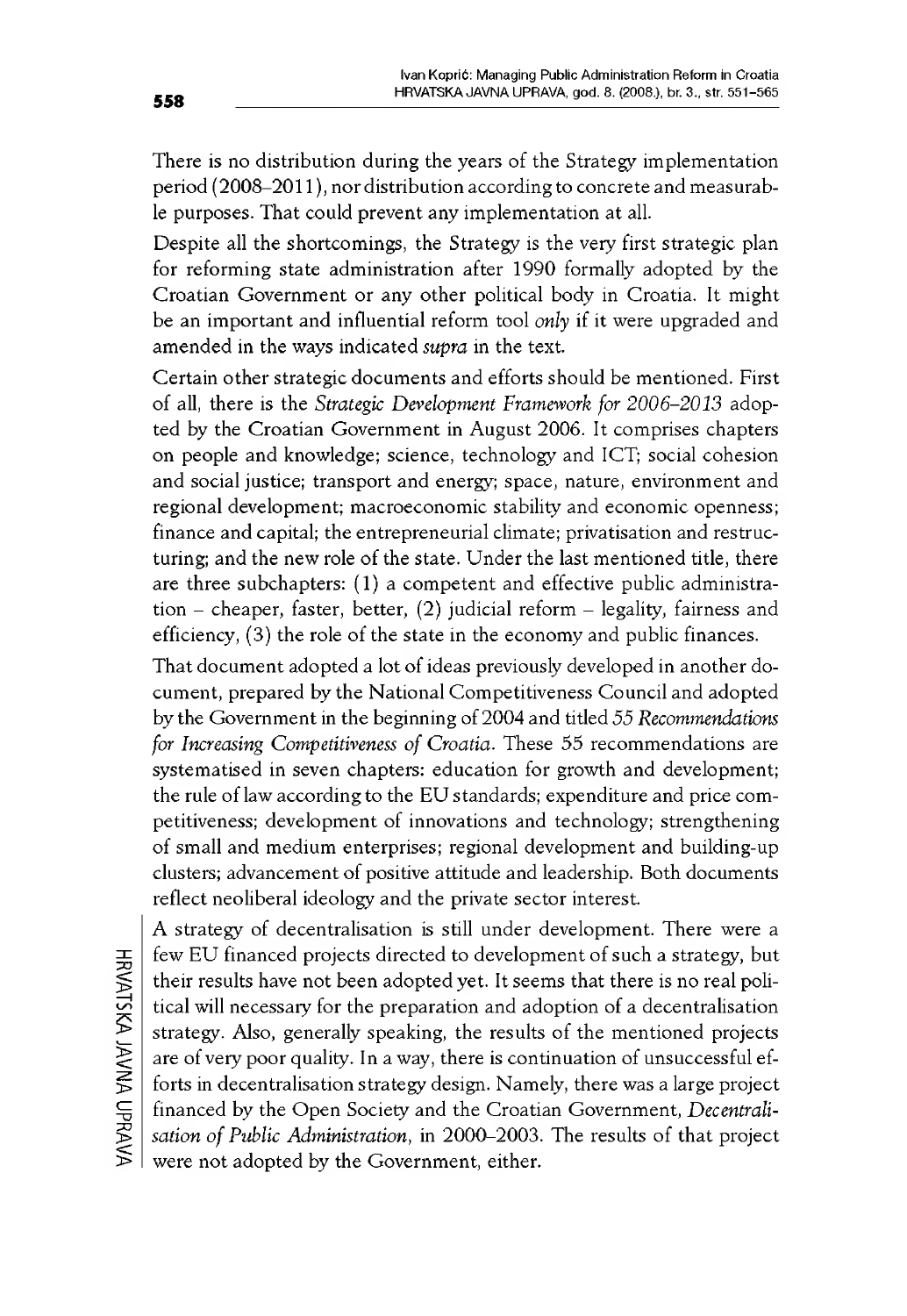A third, very important part of public administration, are services of general interest. There is new European regulation of such services, with distinction between the services of general economic interest and other services. The first group has been subject to the privatisation and liberalisation policy. Public services obligations are imposed in that sector and a lot of new regulatory bodies have been established (telecommunications, postal service, energy supply, transport, etc.). Having in mind the importance of services of general interest for the quality of life, it is a bit strange that Croatía neither has any general policy document with regard to them nor any general regulation on basic issues of such services. There are only sectoral documents - the Strategy for Development of Communal Utilities of 2002, the National Strategy for Health System Development 2006-2011, etc.

We mainly own the promotion of strategie thinking to the efforts of Racan's Government, which established a large project of the Croatian strategy development *Croatía in 21st Century* at the veiy beginning of its mandate in 2000. A few sectoralstrategies were developed within this project. There could be mentioned the Strategy of Energy System Development of 2002, the Strategy of Pension System and Social Security System Development of 2003, the Strategy of Science System Development of 2003, etc. It seems that the next Government (the first Sanader's Government) neglected these strategies, even without changing them formally. Nevertheless, both Sanader's Governments have designed new strategic documents in the same or quite different areas.

### 4. The main challenges during public administration reform

The Central State Office for Administration is competent for the Strategy implementation, but certain other administrative and public sector bodies hâve responsibilities with regard to precisely delineated activities. The Strategy implementation management is in the hands of the Government and Central State Office for Administration. It should be mentioned that one of vice prime ministers has formai responsibility for public administration and justice reforms. Monitoring and evaluation of the Strategy implementation is given to the National council, which has not been established yet. Further development and necessary adaptations of the Strategy are uncertain for now. It is obvious that the Government is in charge of such a competence, but this assignment is only formal. Real job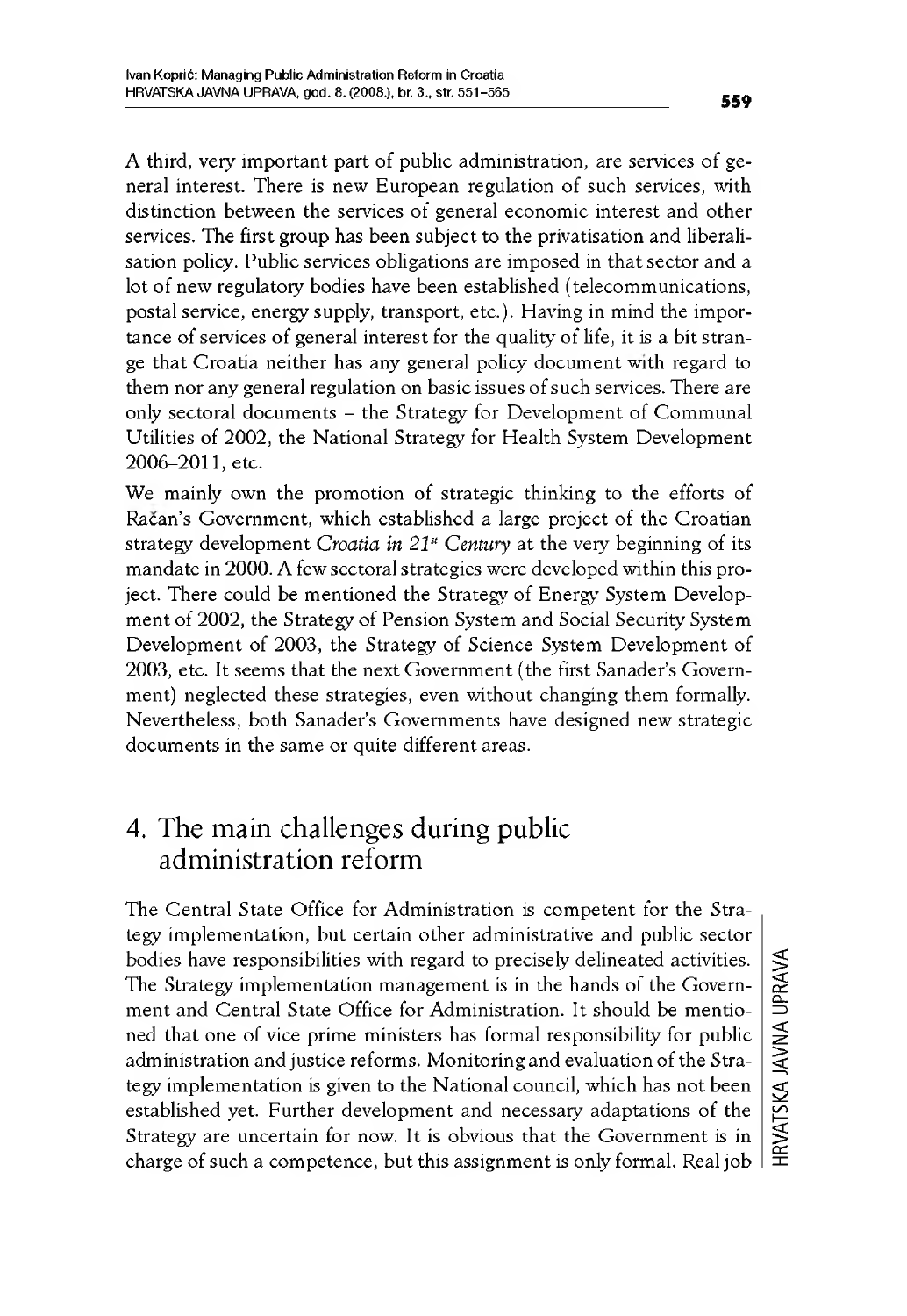might lie with the Central State Office for Administration, (unknown) domestic and international experts, or business community which has already shown its readiness to design strategie documents for quite natural interest – to advance the private sector position, especially that of large domestic and multinational Companies, banks, insurances, etc. Because of that, thè Strategy development has been one of thè main challenges in public administration reform.

Another challenge is the issue of support. Every significant institutional innovation in the public administration system of a country should be firmly supported by politics, public administration itself, Ministry of Finances, and the general public. In Croatia, political support of the Croatian Parliament has been weak and generai. There is also a low level of administrative support, partly caused by inappropriate instítutional design which asks for changing the position of the body responsible for public administration reform in administrative system. Financial support from the Ministry of Finance can be assessed as lacking or moderate at best. Public support is also low, índícatíng that communication strategy and actívítíes are needed.

One worrying challenge is connected wíth general situation wíth civil servants. Havíng ín mind deep polítícísatíon not only at the very top positions ín state administration, but also along the whole organisational hierarchy, including professional positions, ít is obvious that the politicai criteria overcome the professional ones. It should be noted that Croatia is one of very few transitional countries without proper administrative and in-service education system. Such a situation raises issues of recruitment, quality éducation and ín-service training programmes development, establishment of central educational institution for administrative education, etc.

# 5. Instítutional challenges

A good institutional structure is a necessary prerequisite for a successful reform. Other prerequisites are needed and are sometimes of equal importance. They are: politicai will, support and leadership; strategie planning and policy making; educated and informed civil servants; extra-organisational expertise; financial support; reform dedication; etc.

But, it is obvious from comparative experience that institutions do matter. Inappropriate institutions, weak institutions or inappropriate networks of institutions impede positive effects of other possibly favourable condì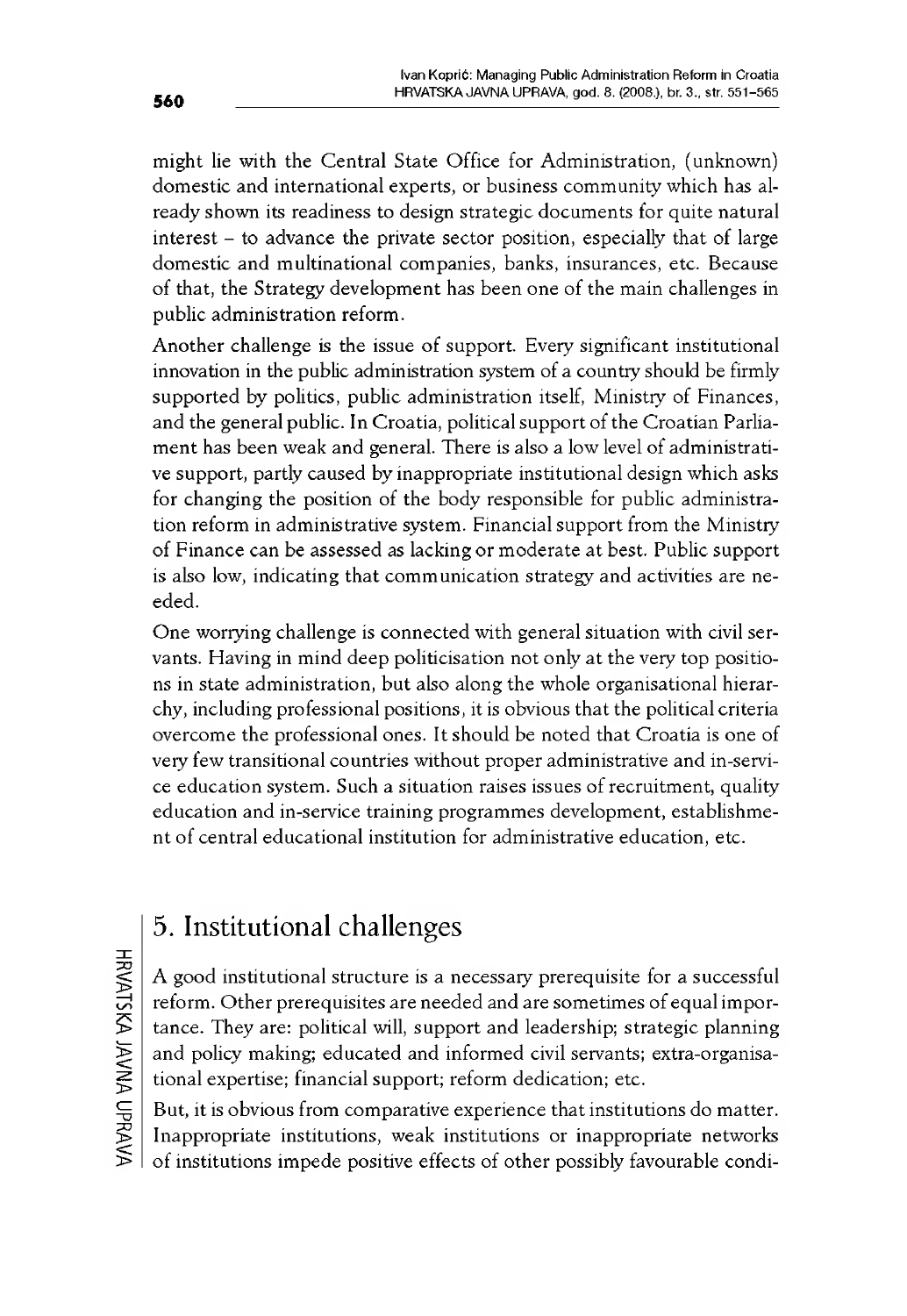tions. Of course, institutions, as thè whole public administration reform, should be adapted to the specific circumstances of a country: culture, external conditions, basic state's goals, history, specific ethnical situations, the content of the public administration reform strategy, previous reform institutions, and the like.

Having in mind such specific círcumstances, one should be faírly aware that certain regularities are generally recognizable and could be used fór learning and suggesting proposals for a country.

One of the weak points of the Croatian Strategy implementation is the institutional capacity of the Central State Office for Administration. It should be noted that within Functional Review Project (in progress during 2008) measures for this Office's organisational development hâve been proposed. Redesign of the CSOA into the Ministry of Public Administration is assessed as necessary in the current stage of the Croatian state development. It would allow adding the tasks considering e-government design, general policy towards public services modernisation, and certain other tasks, which are now being performed in other state administrative bodies, into the new ministry. Their placement in the Ministry of Public Administration would enable simpler (internai) coordination, raising expertise and overall capacity, as well as an integral approach to reform and modernisation of public administration.

Another weak institutional point is the Government Office (so-called Government's Professional Service) that has mainlyclérical and pure administrative compétences. It is obvious that a strong Government Office with substantial competences and expertise for coordination is needed. If the Government wants to lead the processes, it should not be compietely dépendent on the inter-ministerial power games.

The third source of uncertainty with regard to responsible institutions is the composition of the National council for monitoring and évaluation of the Strategy implémentation. There are two competing concepts. According to the first one, the Council should be in the hands of politicians, with dominant position of the ruling coalition Parliament members. According to the second one, the Council should be composed of a balanced number of politicians, public administration experts and civil society representatives, to be capable of raising professional issues and citizens interests, not only political themes, and to acquire broad public support for an administrative reform.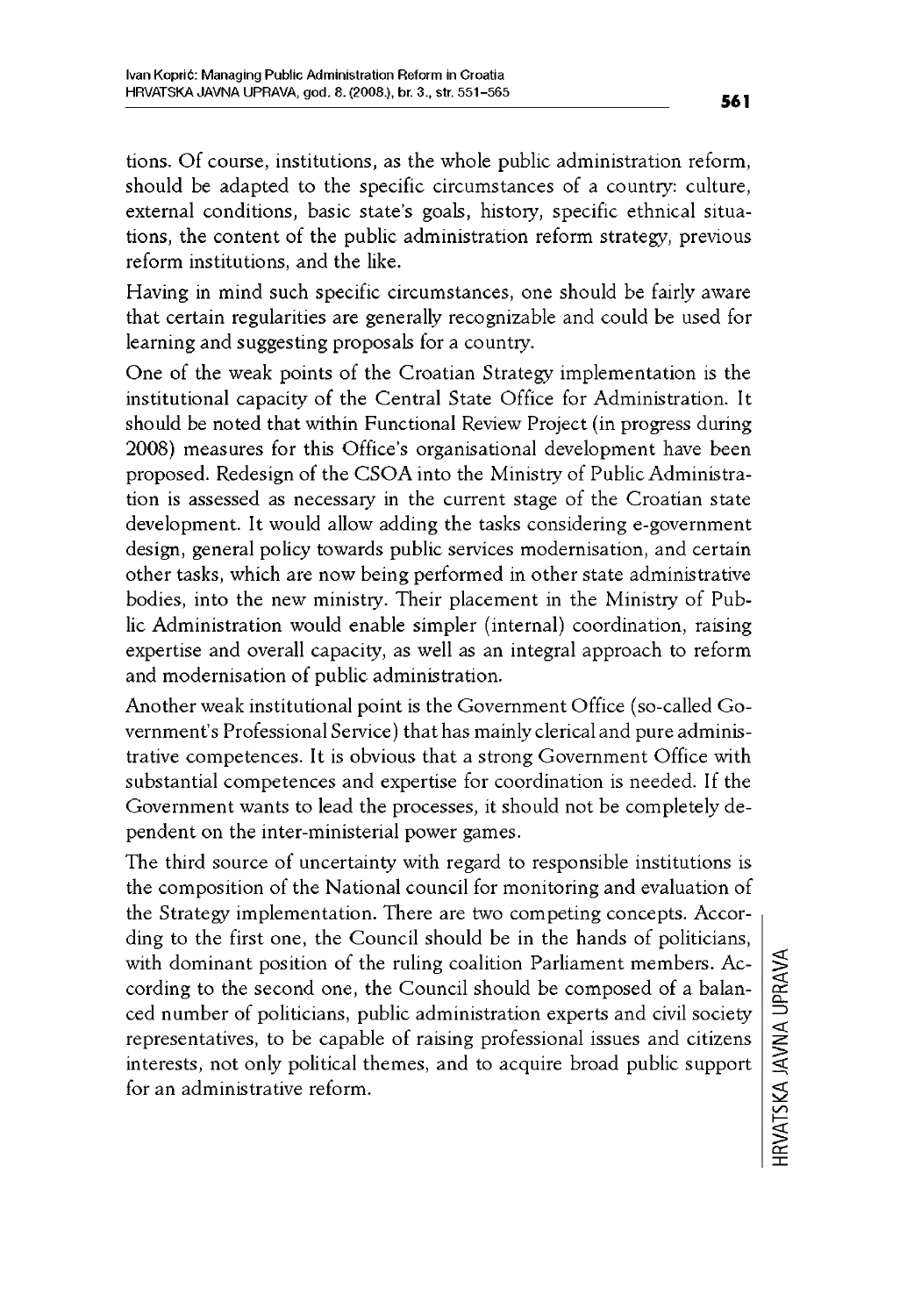# 6. Lessons learned

First of all, it should be noted that each insignificant reorganisation is not a public administration reform. Only those changes that bring about important institutional innovations in the public administration system of a country can be titled as »reforms«.

From Croatian and other experiences, it is quite clear that considering public administration reform as only one part of the Europeanisation process is not the best solution for domestic problems. Europeanisation is only one environmental influence and the European Union only one of the broader institutional frameworks, not the only one. Having that in mind, the main institutional point for administrative support of public administration reform should not be accompanied with domestic bodies competent for EU affairs, but with thè body in charge of public administration development.

Public administration reform should be in line with previously discussed and adopted basic national goals. Otherwise it could be unsuccessful or counter-productive. It opens another question: do we in Croatia have such goals?

Three main parts of public administration (state administration, local and regional self-government, and public services) need different reform approaches. Sectoral reforms are obviously not counter-indicated, but should be performed in line with thè basic (previously adopted) reform approaches.

A strong administrative body is needed for public administration reform. It should be so strong as to have at least equal power as the most powerful ministries, like ministry of finances. If we want to be effective, such a ministiy should be led by strong minister or, preferably, by a vice-prime minister, to gain additional leadership capacity.

Law could foster or freeze reform efforts, but cannot replace the real will to make public administration modern and better. Pure normative approach to the reform has its obvious limitations. More stress should be put on the implementation of new regulations harmonised with the European standards. The capacity of public administration to implement new legal regulations and function in public interest seems to be of critical importance for successful modernisation of a country, not only for speeding up EU accession process.

Having in mind that the minimum requirement for a successful reform are institutions, political will and civil servants' expertise (knowledge), buil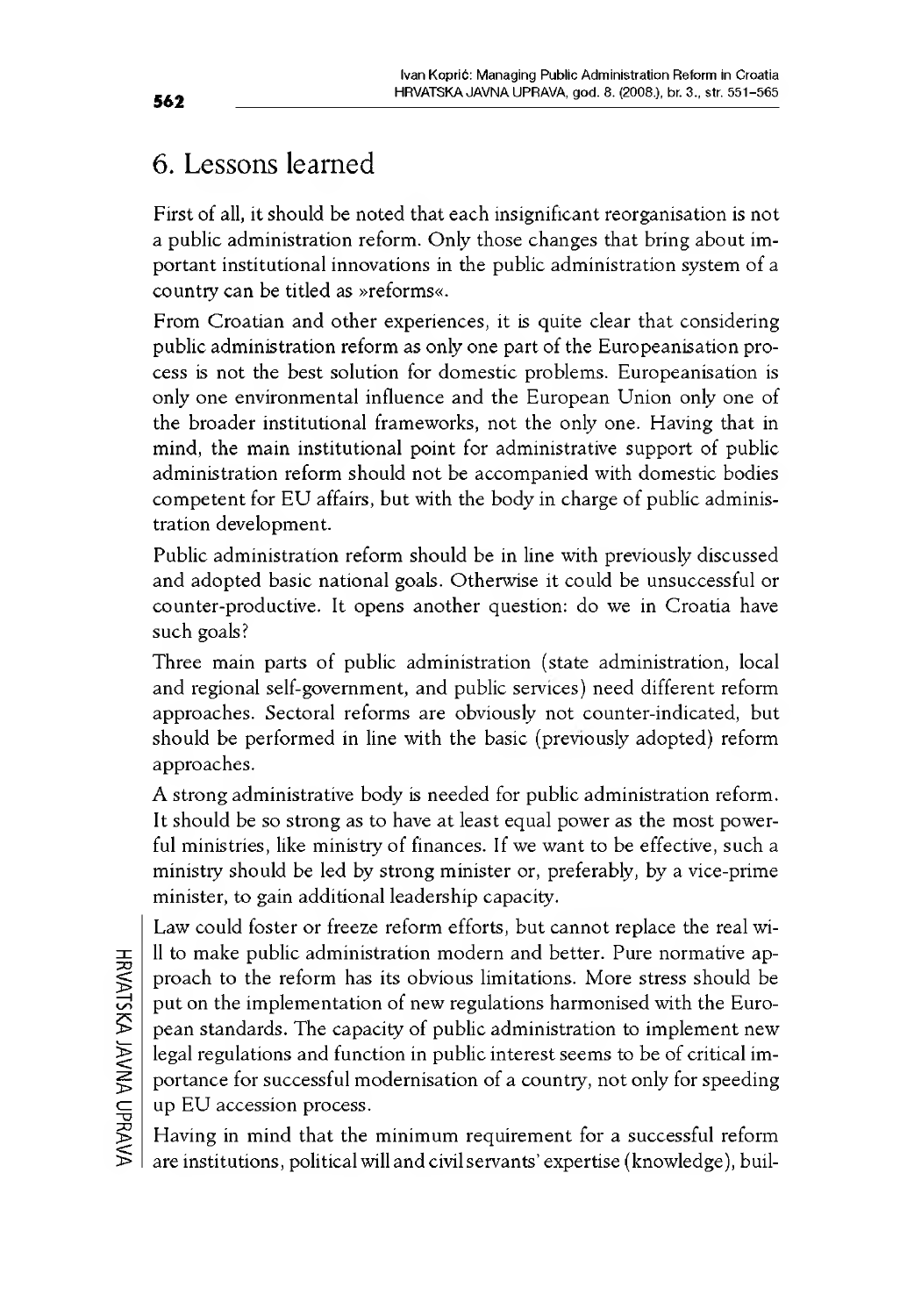díng informed policy orientation and intensifying proper éducation and training are of great importance. Policy effortshould resuit with the whole array of interconnected state administration system, structural, personnel, human resource, financial and other reform measures.

Croatian public administration reform is incrementai and a bit chaotic reform with various influences of donors, the European Union and accession pressure, domestic actors' influences, etc. It shows moderate success and opens possibilities of experiential learning from good and bad<sup>1</sup> examples.

Among good Croatian reform examples, the following could be stressed:

- a) Cooperation between academic community and the Central State Office for Administration in the Strategy preparation, administrative éducation, reform monitoring and évaluation has been and is fruitful.
- b) The example of technical assistance projects with participation of domestic pro-reform experts as key project experts.
- c) We can make significant progress with strong and dedicated politicians as reform leaders.

Bad examples also could be mentioned:

- a) There were unsuccessful attempts to prepare the Strategy and realise certain reform measures with teams consisting exclusively of academies, or the civil servants form the Central State Office for Administration, or foreign experts. Similar situation can be found in *acquis communautaire* acquiring, also. Cooperation between all of them offers better prospects.
- b) The source of the problem is ín the weak línes of Central State Office for Administration state secretary's political accountability to the Prime Minister. Stronger position of a body responsíble fór administrative reform is needed.
- c) Informally polítícised networks substantíally ímpede the reforms. Rougher measures fór reaffírmíng formai authoríty línes, professional crítería in the civil service, proper administrative education and ín-service training development, and fair and ethícal public management are to be applied.

 $1$  It could be noted that unsuccessful reforms could teach us even more than the successful ones.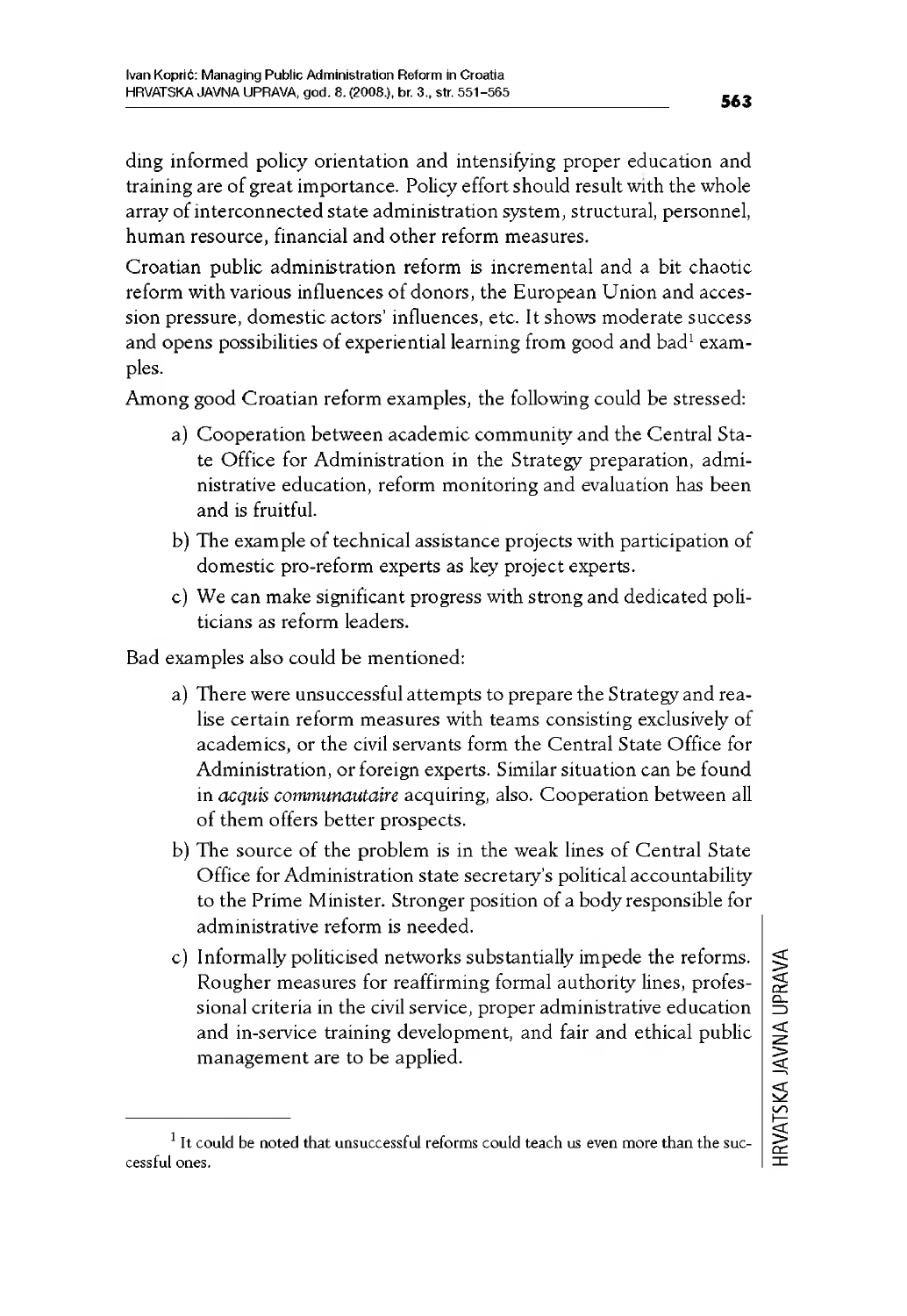d) Furthermore, too broad network of politically selected experts for the EU accession negotiations is one of the bad examples. There are large, too large working groups with modest knowledge and information, selected mainly according to politicai and other nonprofessional criteria. Again, professional expertise is needed.

#### *MANAGING PUBLIC ADMINISTRATION REFORM IN CROATIA*

#### *Summary*

*State administration in Croatia developed during three main phases, establishment (1990-1993), consolidation (1993-2001), and Européanisation phase (after 2001). After a brief description of the current state of thè Croatian public administration, the State Administration Reform Strategy - adopted during the spring of <sup>2008</sup> - has been analysed and assessed, as well as certain other strategie documents. Ifthe reform is to be effective, the Strategy deserves certain improvements, good implémentation management and strong public, politicai and administrative support. Certain challenges and Problems, including institutional ones, hâve been identified and analysed during public administration reform. The main body responsible for administrative reform, as one ofnecessary prerequisites for administrative capacity raising and EU accession, is the Central State Office forAdministration (CSOA). The main institutional challenges are connected with the capacity of the CSOA as well with institutional design and the capacity of the Government's Office. The establishment of the new Ministry ofPublic Administration has been elaborated. At the end, lessons learned hâve been deseribed, having in mind good and bad Croatian administrative reform practices.*

Key words: *public administration - Croatia, administrative reform, Européanisation, civil servants, public sector reform strategies, strategy implémentation management*

HRVATSKAHRVATSKA JAVNA UPRAVA UPRAVA